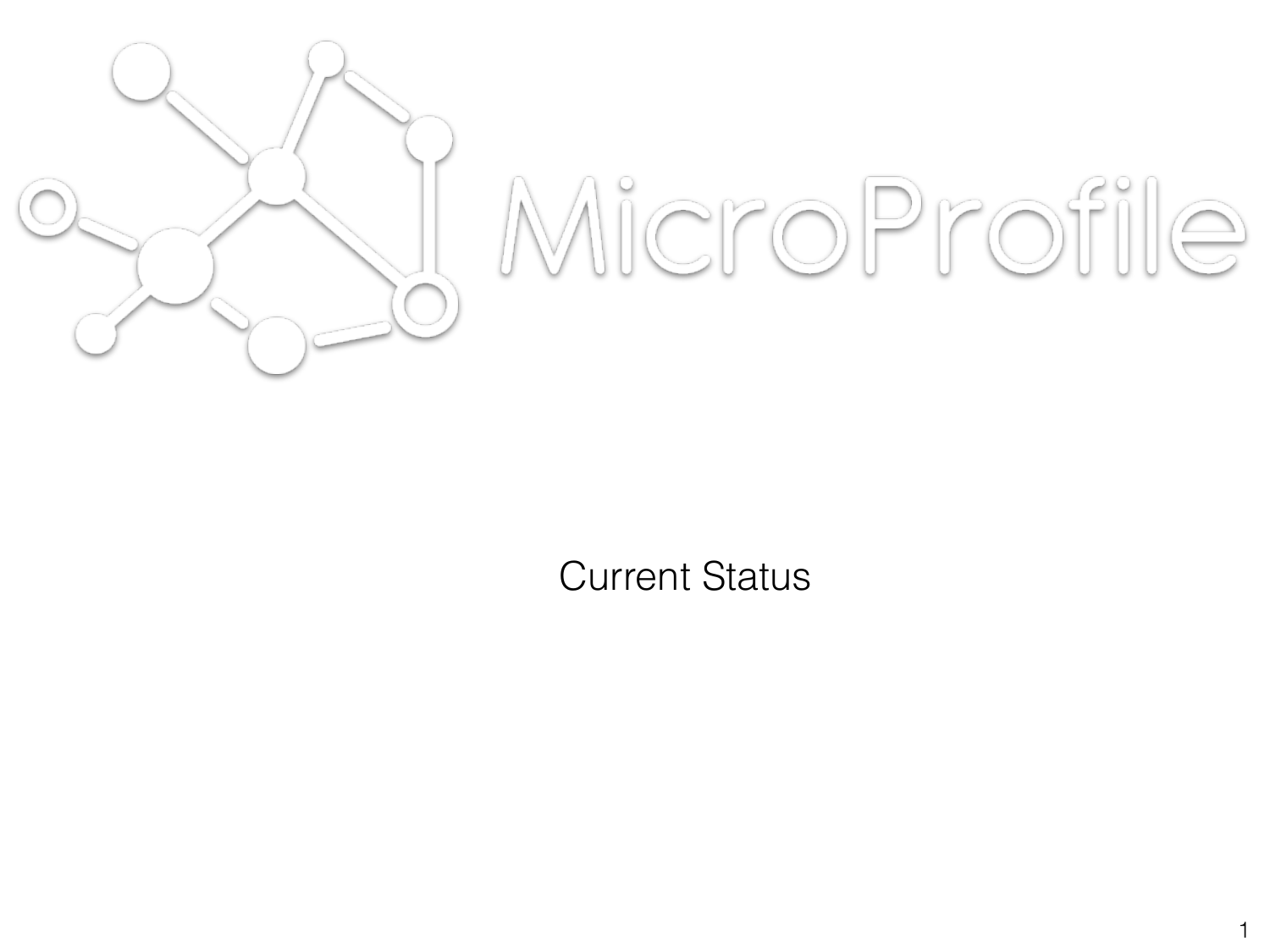

### Eclipse Incubator

- <https://projects.eclipse.org/projects/technology.microprofile> ASLv2 License
- <http://microprofile.io/> Home Page
- <https://github.com/eclipse> Eclipse Foundation GitHub Organization
	- [microprofile](https://github.com/eclipse/microprofile)
		- Documentation
	- [microprofile-evolution-process](https://github.com/eclipse/microprofile-evolution-process)
		- Specification proposals
	- [microprofile-config](https://github.com/eclipse/microprofile-config)
		- Configuration API
	- [microprofile-health](https://github.com/eclipse/microprofile-health)
		- Health check API and support
	- [microprofile-fault-tolerance](https://github.com/eclipse/)
		- Standardizing fault tolerance policy API and integration
	- microprofile-jwt-auth
		- Standardizing JSON web token claims to support RBAC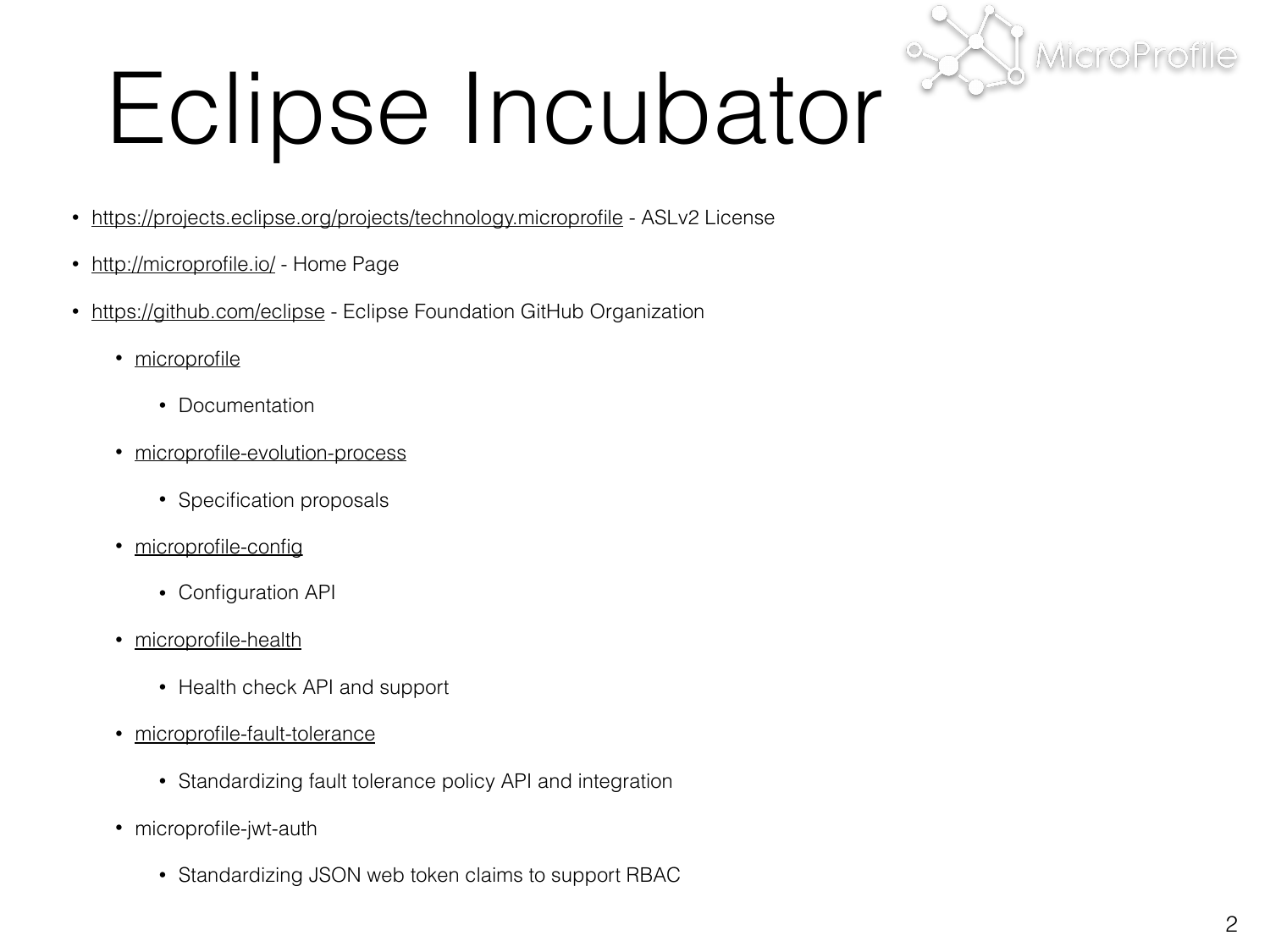# MicroProfile Roadmap

- MicroProfile 1.1 (2Q 2017)
	- Prioritized list of features
		- Config 1.0
- **Devoxx UK**
- Planning an official Eclipse release of Config 1.0 by Devoxx UK<sup>V</sup> (early May)
- Fault Tolerance 1.0
	- Emily working closely with community to nail down programming models
		- CDI-based vs standalone API
	- Integration with (Hystrix) dashboard might get pushed out to FT 1.1 (MP 1.2)
	- Planning an official Eclipse release of FT 1.0 by end of May/ early June
- MicroProfile project needs an official MicroProfile 1.1 content and release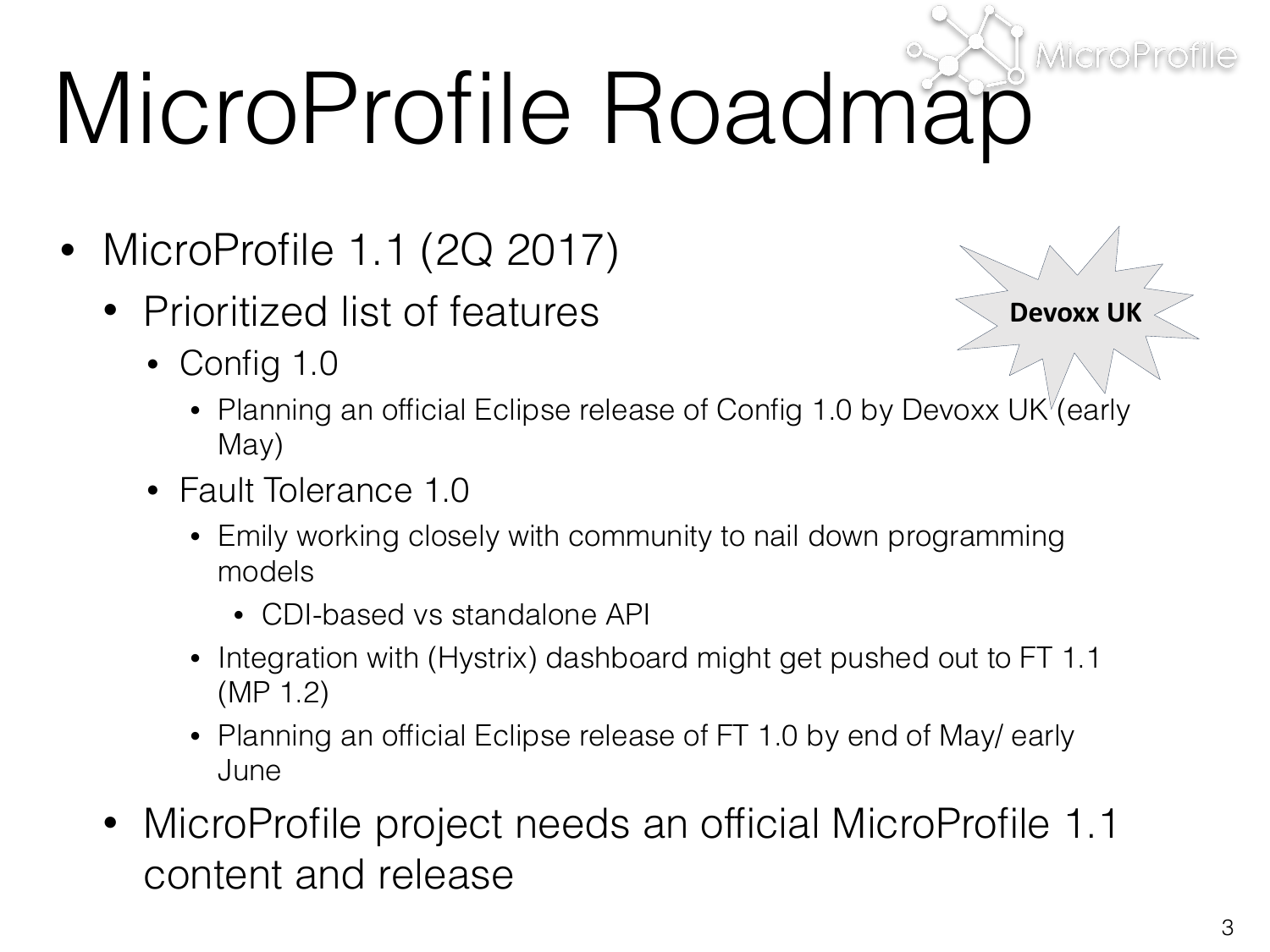### MicroProfile Roadmap (cont)

- MicroProfile 1.2 (3Q 2017)
	- Prioritized list of features
		- Fault Tolerance 1.1 w/ (Hystrix) Dashboard
		- Security (JWT Propagation)
		- Health Check / Metrics / Monitor (single feature or multiple?)
		- OpenTracing (Relatively new community request, stretch goal)
	- We would really like to push this for an August delivery to allow a bigger splash at JavaOne, like we did last year. Vendors would have some time to develop real code for demonstrations and presentations at JavaOne. Another stretch goal.



**JavaOne**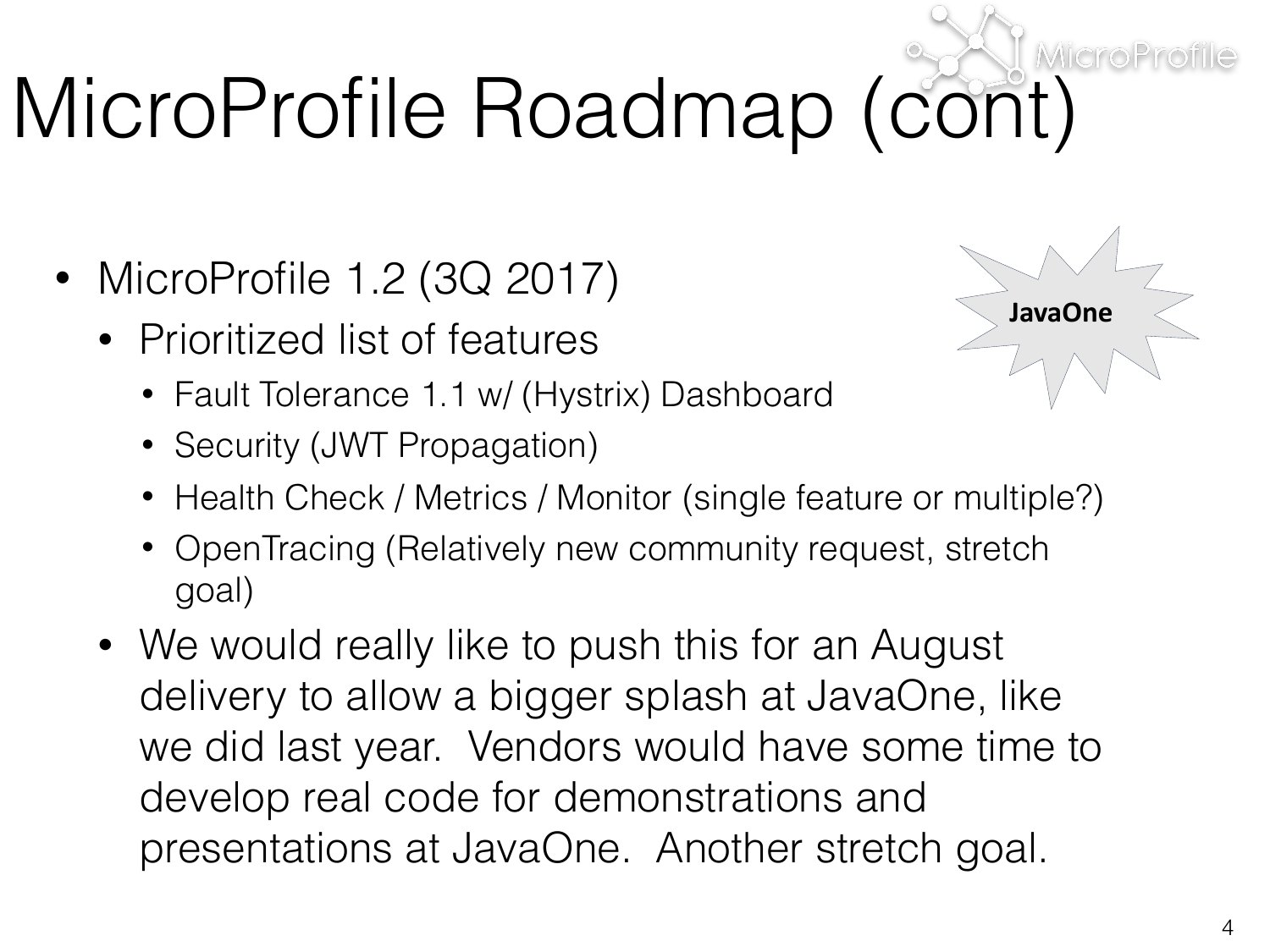

#### MicroProfile Roadmap (cont)

- MicroProfile 2.0 (3Q 2017)
	- Update to latest Java EE 8 specs
		- CDI 2.0
		- JAX-RS 2.1
		- JSON-P 1.1
		- JSON-B 1.0 (???)
	- Based on MP 1.0, 1.1, or 1.2 content?
		- If MP 1.2 is "announced", then MP 2.0 would contain the updated Java EE 8 specs plus the MP 1.2 content

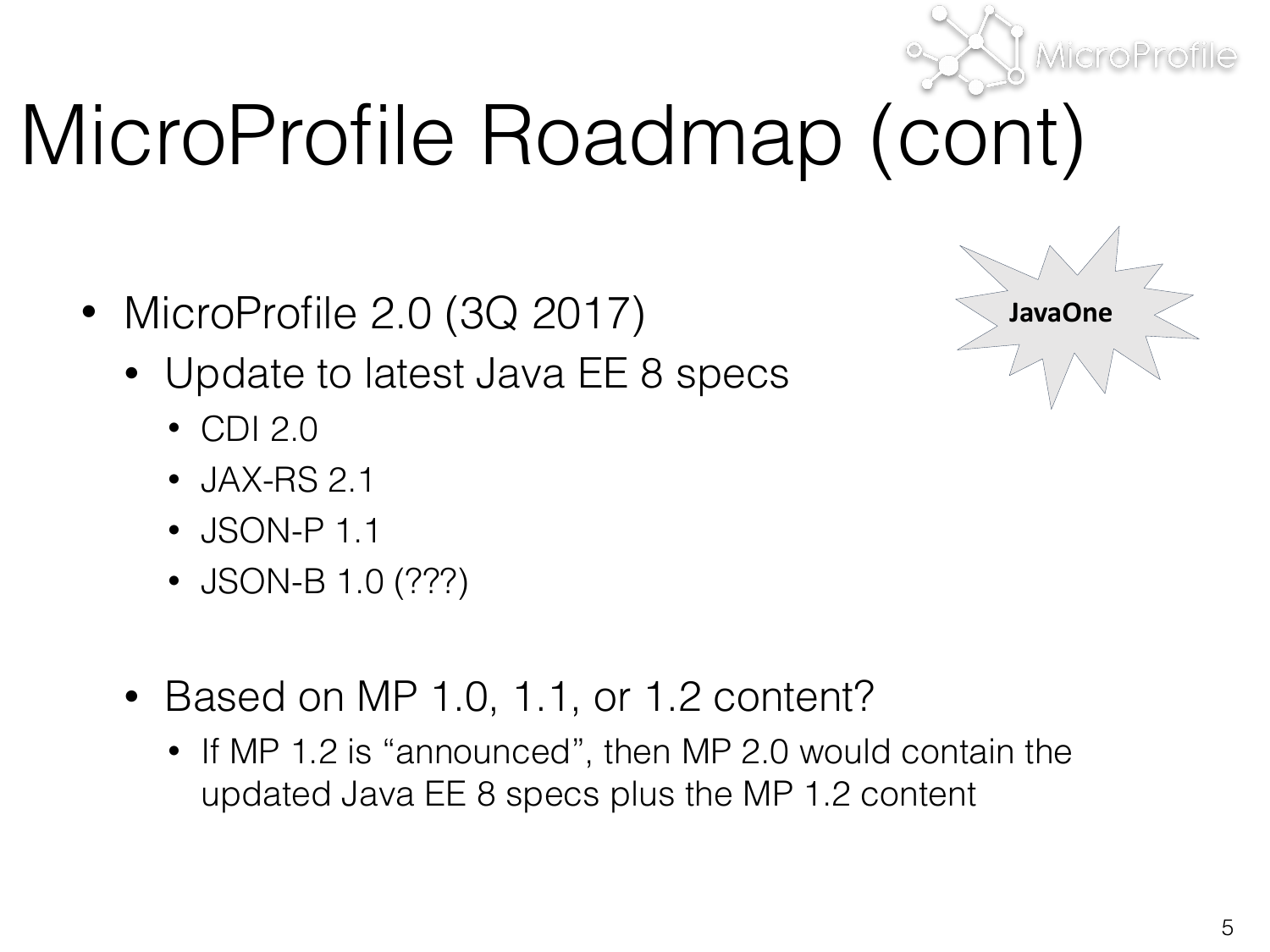

# MP Configuration

- GOAL: Standardize Configuration API so microservices can run in different environments seamlessly
- APIs/SPIs for:
	- Configuration providers to introduce configuration sources with a priority for ordering, and type converters
	- Accessing configuration information and values
	- Injecting configuration values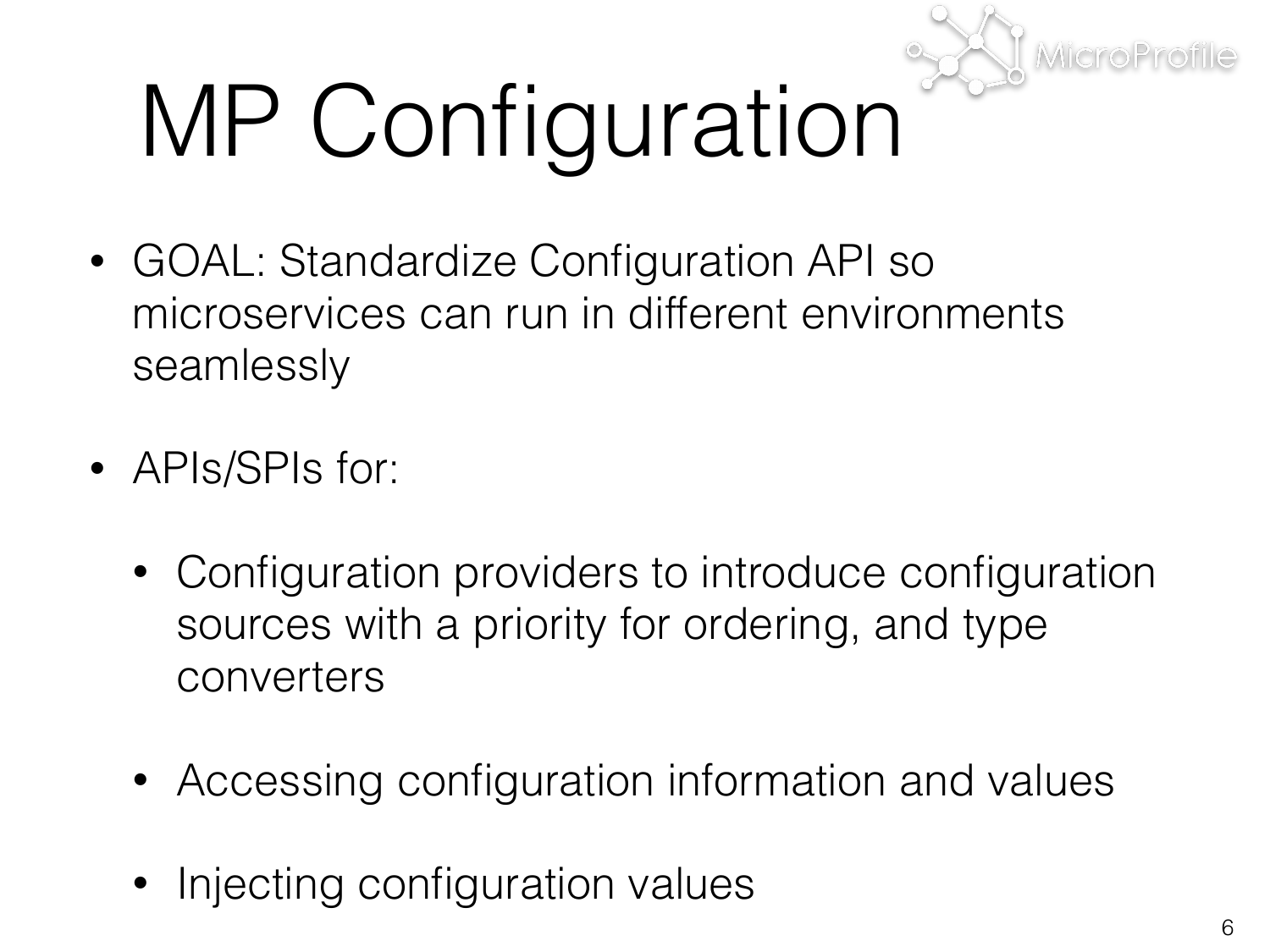#### Simple Programmatic Example

public class ConfigUsageSample {

}

}

```
 public void useTheConfig() {
```
// get access to the Config instance

Config config = ConfigProvider.getConfig();

String serverUrl = config.getValue("acme.myprj.some.url", String.class);

Integer serverPort = config.getValue("acme.myprj.some.port", Integer.class);

callToServer(serverUrl, serverPort);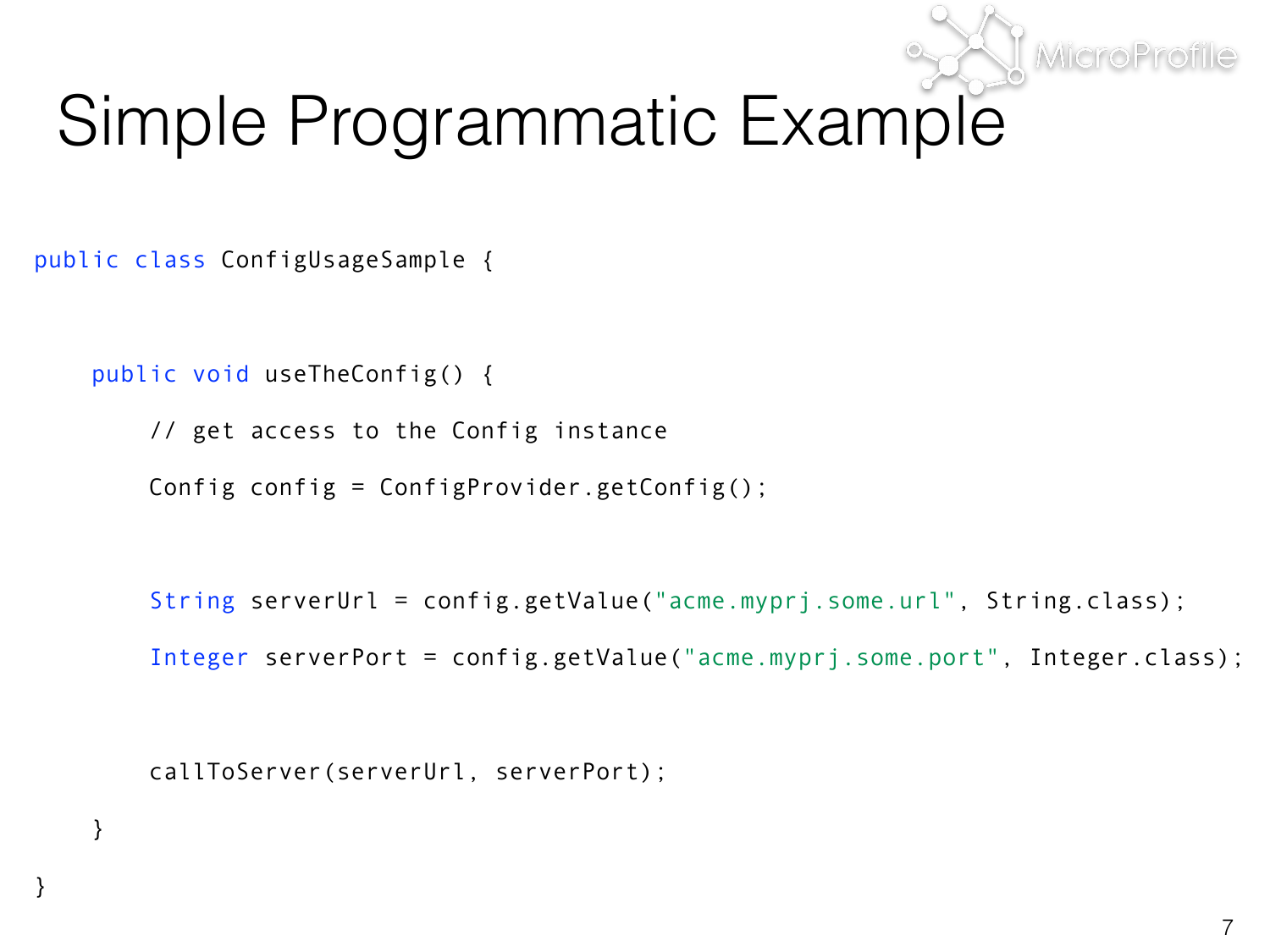#### Simple DI Style Example

@ApplicationScoped

```
public class InjectedConfigUsageSample { 
     @Inject
     private Config config; // Access full Config object
     @Inject
     @ConfigProperty(name="myprj.some.url") // Required to exist or DeploymentException
     private String someUrl;
     @Inject
     @ConfigProperty(name="myprj.some.port") // Not required
     private Optional<Integer> somePort; 
     @Inject
     @ConfigProperty(name="myprj.some.dynamic.timeout", defaultValue="100") 
                1
                2
               3
```
private javax.inject.Provider<Long> timeout; // Dynamically resolved on each Provider#get()

MicroP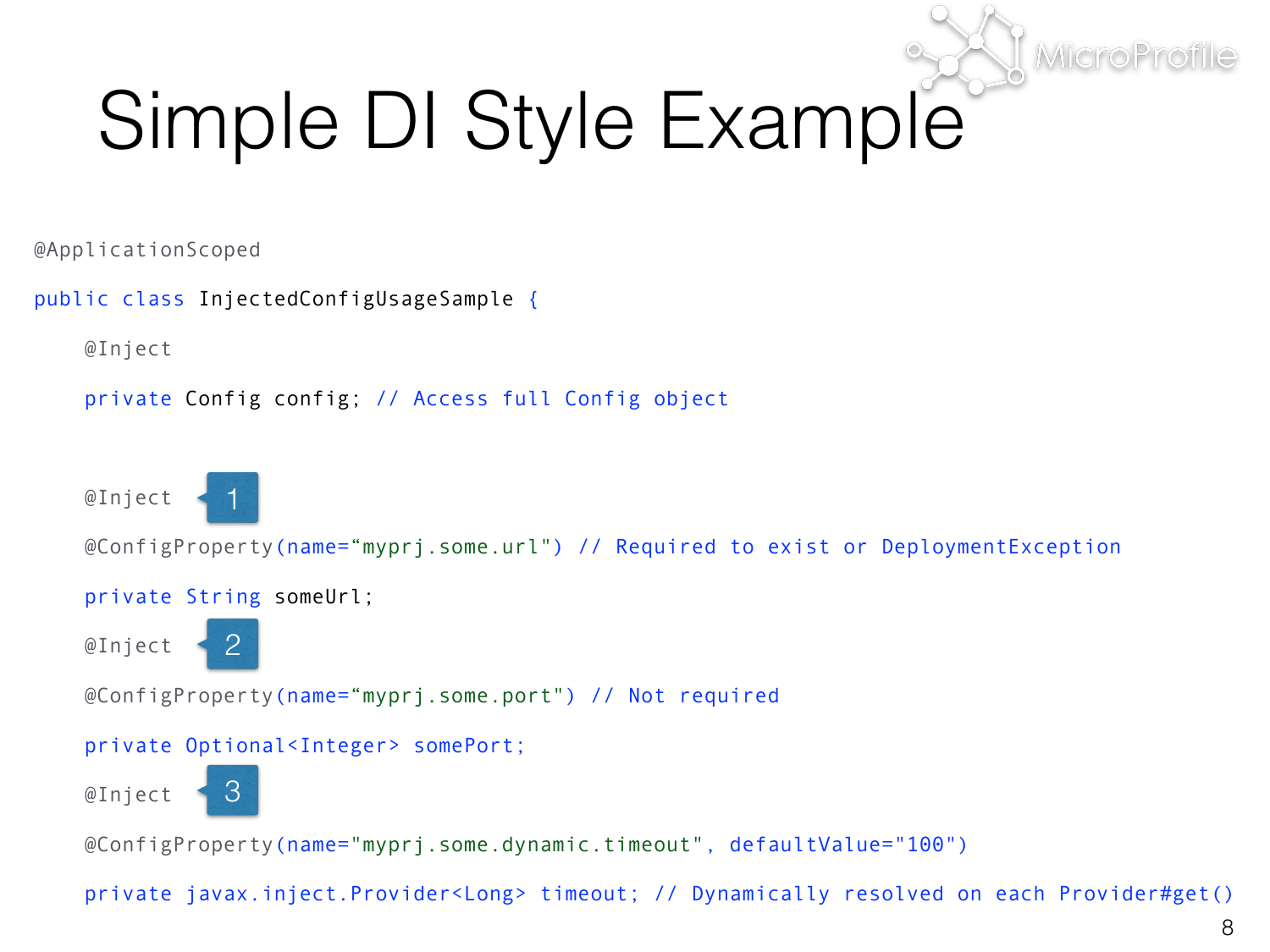# MP Fault Tolerance

- Effort to standardize APIs for dealing with latency and failures
	- Take popular concepts from libraries such as Hystrix and Failsafe
- Initial focus
	- TimeOut: Define a duration for timeout
	- RetryPolicy: Define a criteria on when to retry
	- Fallback: provide an alternative solution for a failed execution.
	- Bulkhead: isolate failures in part of the system while the rest of the system can still function.
	- CircuitBreaker: offer a way of fail fast by automatically failing execution to prevent the system overloading and indefinite wait or timeout by the clients.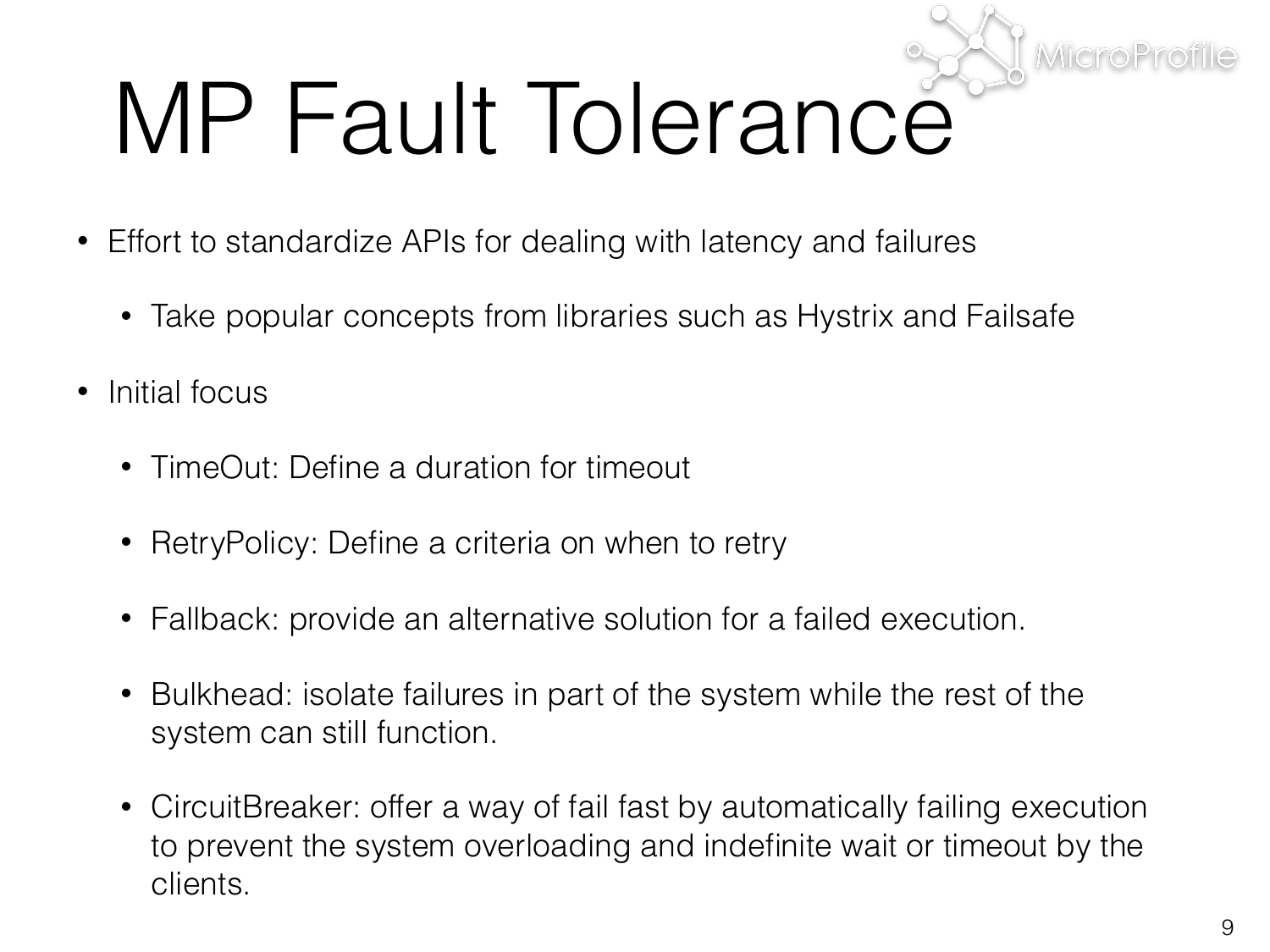

### Requirements

- Loose coupling: Execution logic should not know anything about the execution status or fault tolerance.
- Failure handling strategy should be configured when the execution takes place.
- Support for synchronous and asynchronous execution
- Integration with 3rd party asynchronous APIs. This is necessary to handle executions that are completed at some time in the future, where retries will need to be explicitly scheduled from within the asynchronous execution. This is common when working with various 3rd party asynchronous tools such as Netty, RxJava, Vert.x, etc.
- Require immutable failure handling policy configuration
- Some Failure policy configurations, e.g. CircuitBreaker, RetryPolicy, can be used stand alone. For example, it has been very useful for circuit breakers to be standalone constructs which can be plugged into and intentionally shared across multiple executions. Likewise for retry policies. Additionally, an Execution construct can be offered that allows retry policies to be applied to some logic in a standalone, manually controlled way.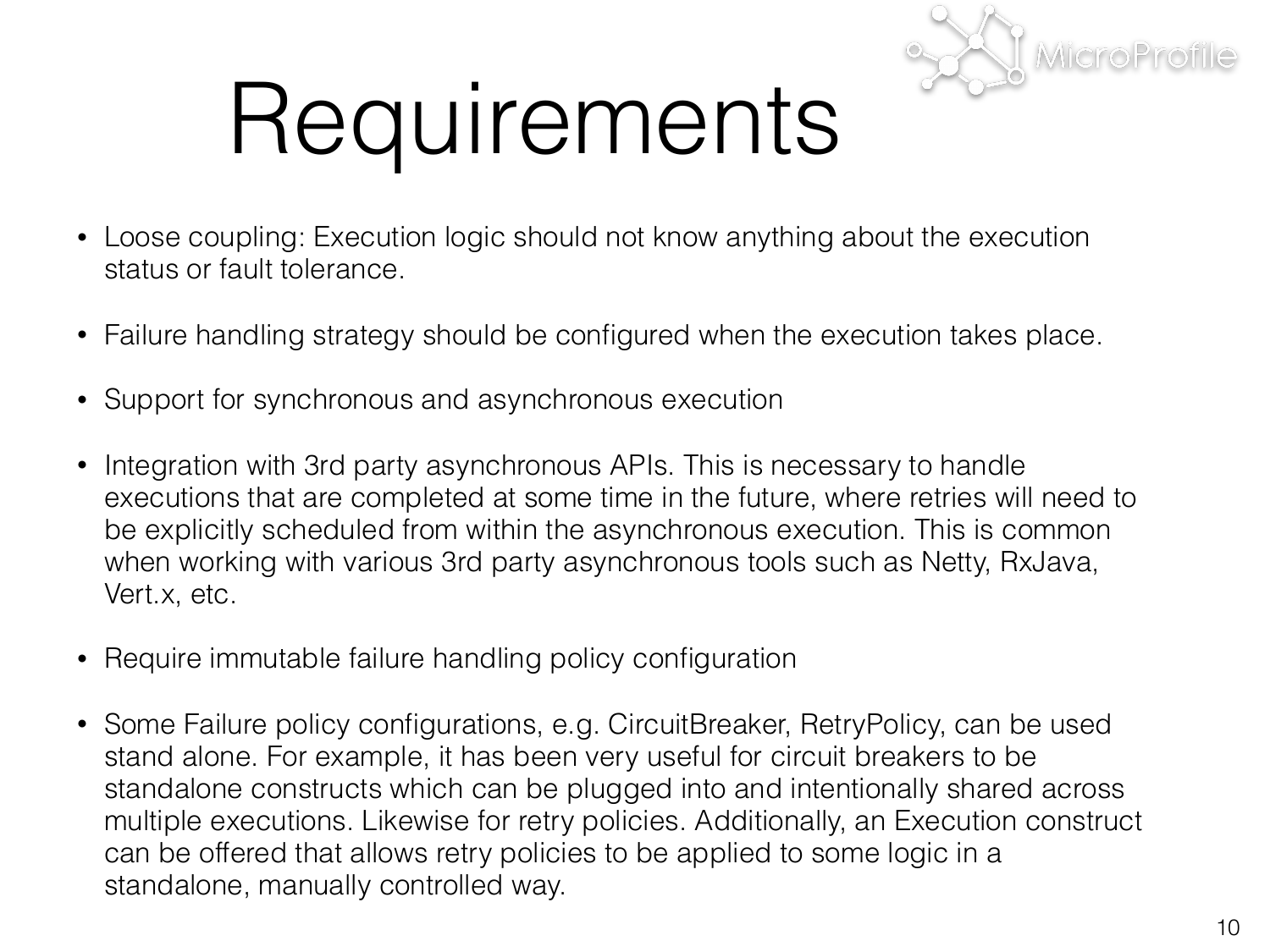

### Possible CDI

**import** javax.enterprise.context.ApplicationScoped;

```
@ApplicationScoped 
public class FaultToleranceBean { 
     int i = 0; 
    @Retry(maxRetries = 2) public Runnable doWork() {
         // This unreliable service sometimes succeeds but 
         // sometimes throws a RuntimeException 
         Runnable mainService = () \rightarrow serviceA();
          return mainService; 
    }<br>}
}
```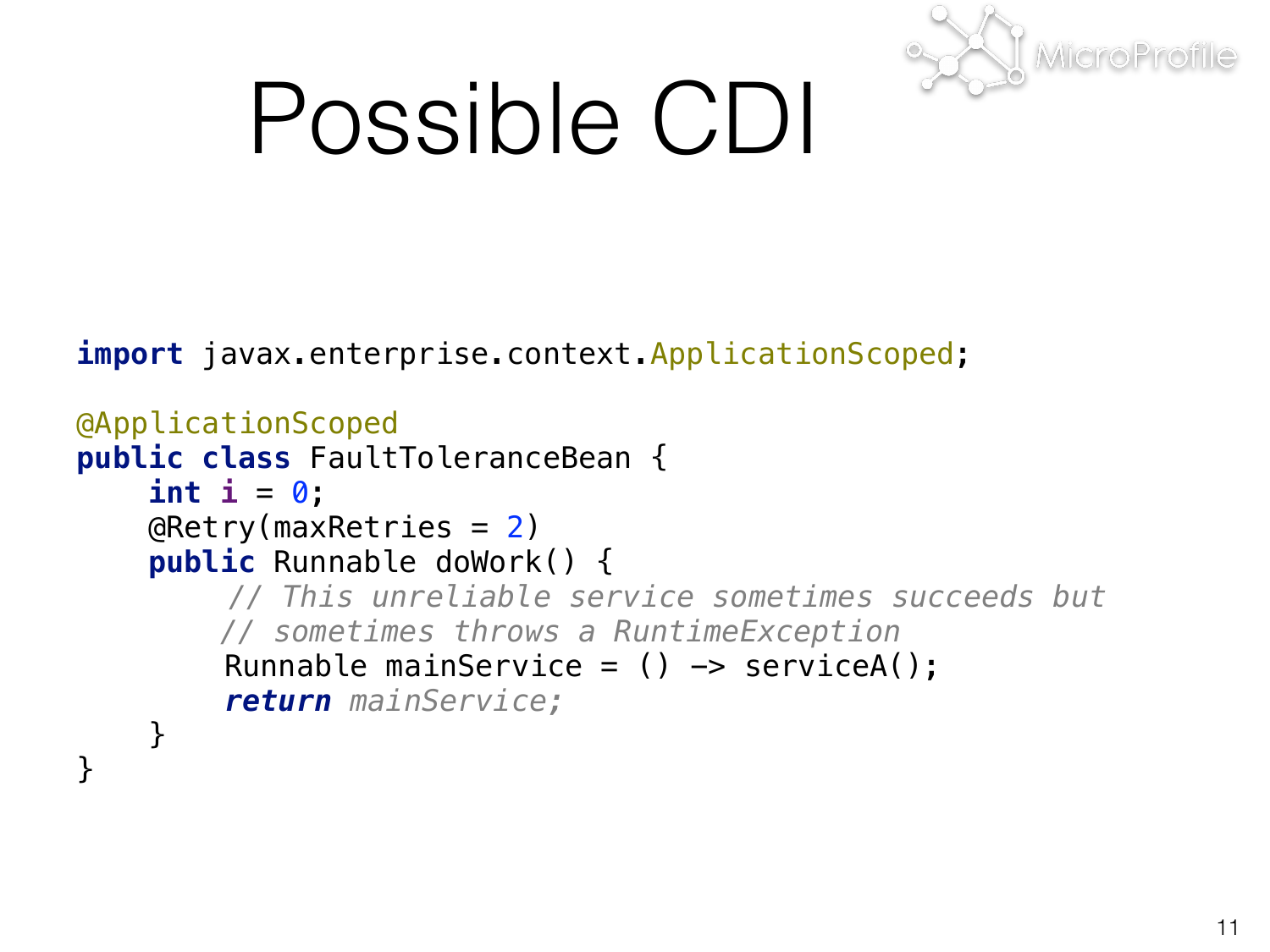

### Possible CDI

*// When `TimeOutException` was received, delay 2 seconds and then retry 2 more times.* 

```
RetryPolicy rp = FaultToleranceFactory
         .getInstance(RetryPolicy.class)
         .retryOn(TimeOutException.class) 
         .withDelay(2, TimeUnit.SECONDS) 
         .withMaxRetries(2);
SyncExecutor se = Executor.util(np);
se.get(() -> someCallable());
```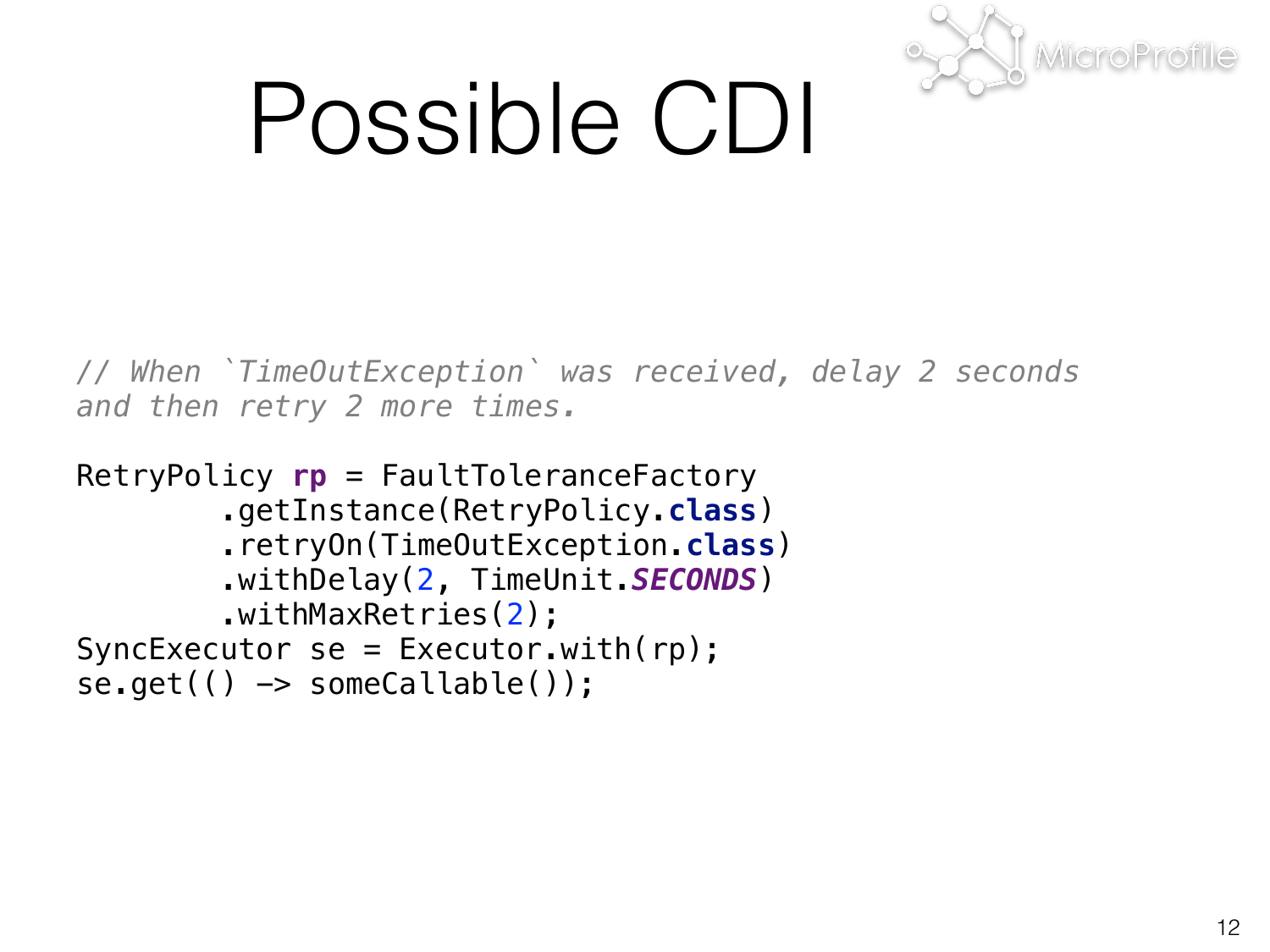# MP Health Check

- Goals
	- MUST be compatibility with Kubernetes health checks: http://kubernetes.io/docs/user-guide/ liveness/
	- MUST be appropriate for machine-to-machine communication
	- SHOULD give enough information for a human administrator

MicroP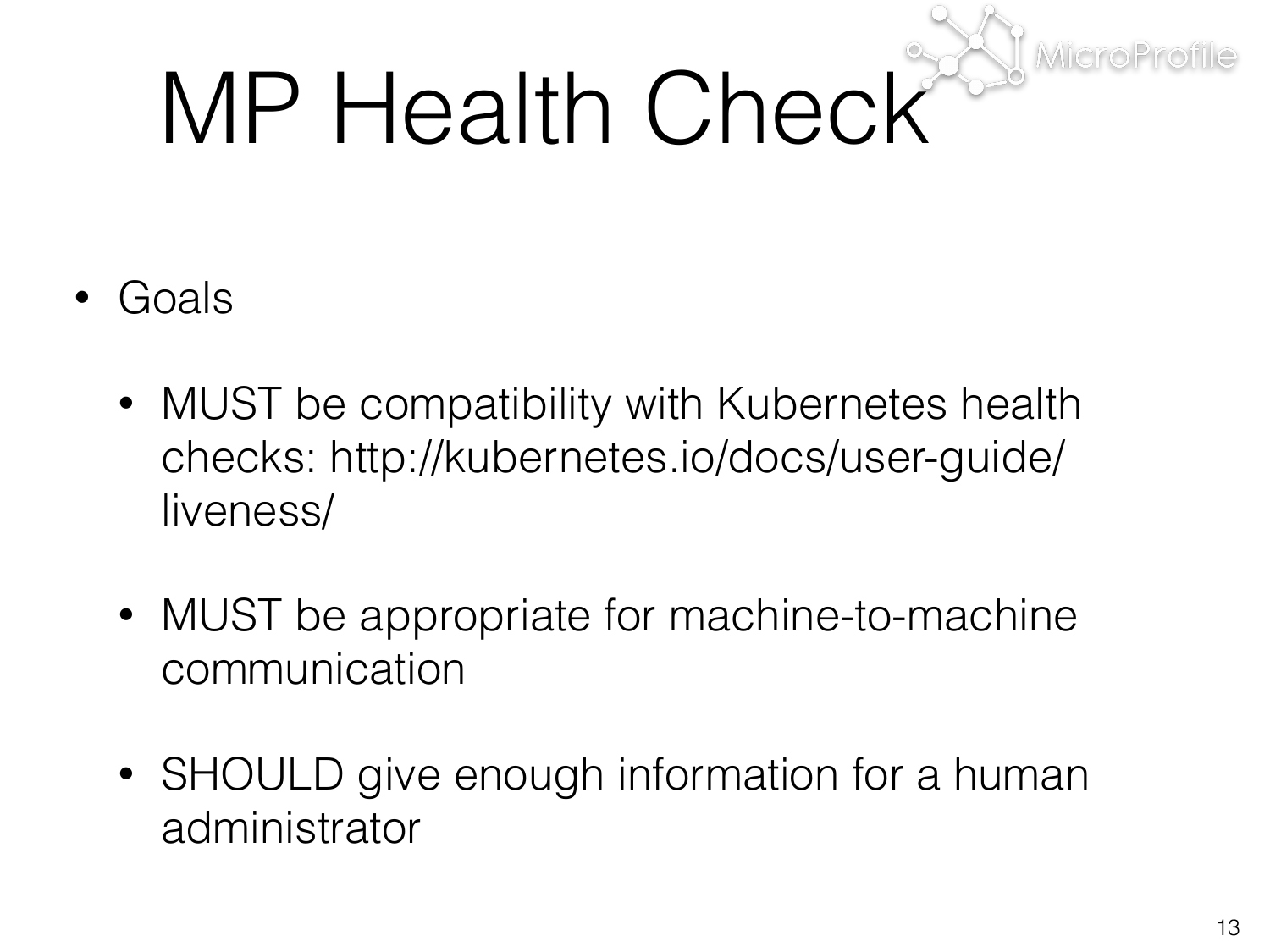# MP Health Check

- Goals
	- MUST be compatibility with Kubernetes health checks: http://kubernetes.io/docs/user-guide/ liveness/
	- MUST be appropriate for machine-to-machine communication
	- SHOULD give enough information for a human administrator

MicroP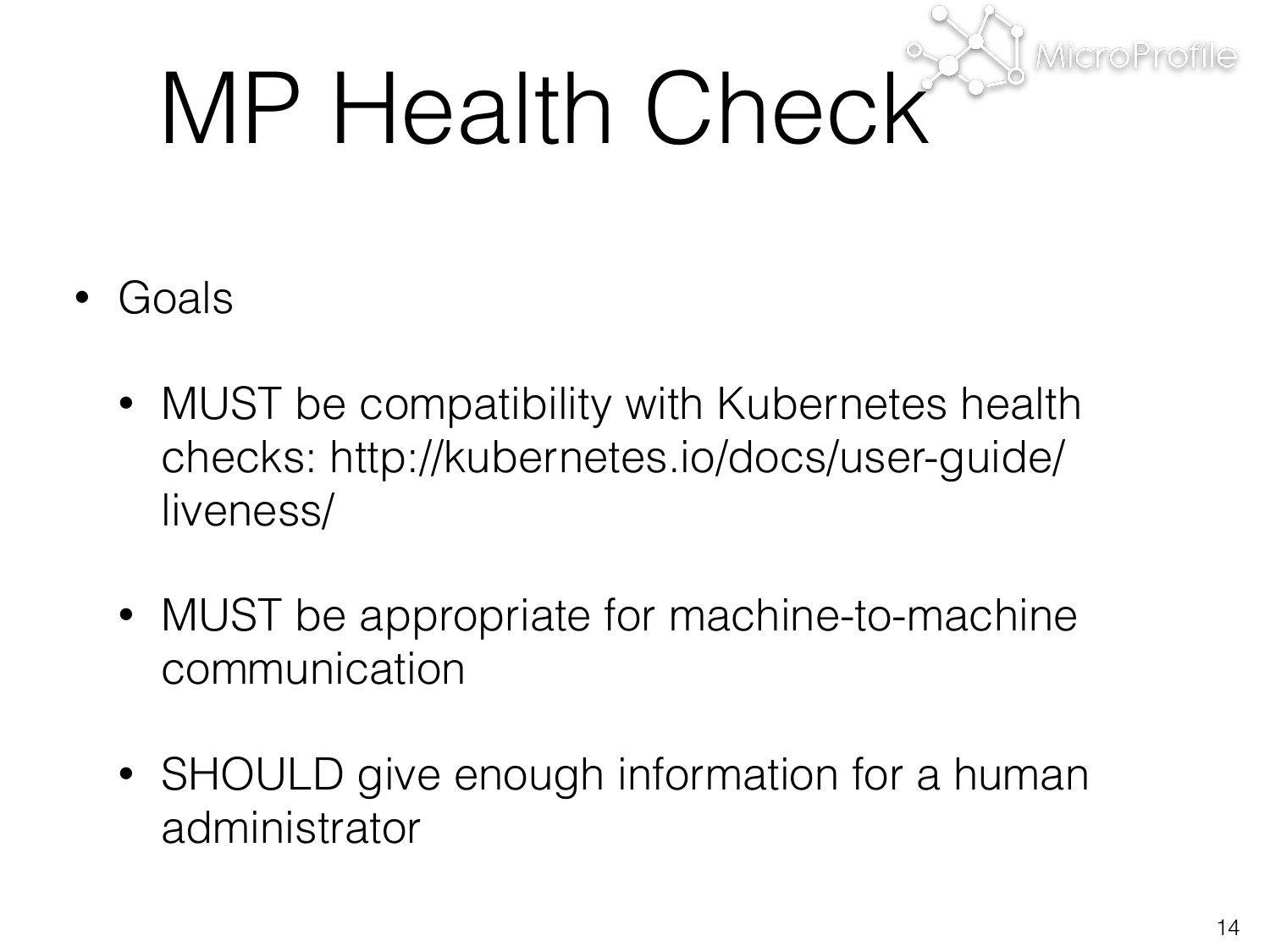

### Concepts

- Producers (services, endpoints) expose at least a REST/HTTP /health endpoint
	- Other protocols may be supported
- Producers have zero or more health check procedures configured
	- Represent logical services whose health the producer depends on
		- memory, disk space, bandwidth, database access, ...
		- Must have an id, "UP" or "DOWN" status as well as procedure specific status properties
- Invocation of the /health endpoint results in the producer evaluating the configured health check procedures and returning a status and possibly a JSON payload representing the health check procedure information
	- Overall health is logical combination of all procedures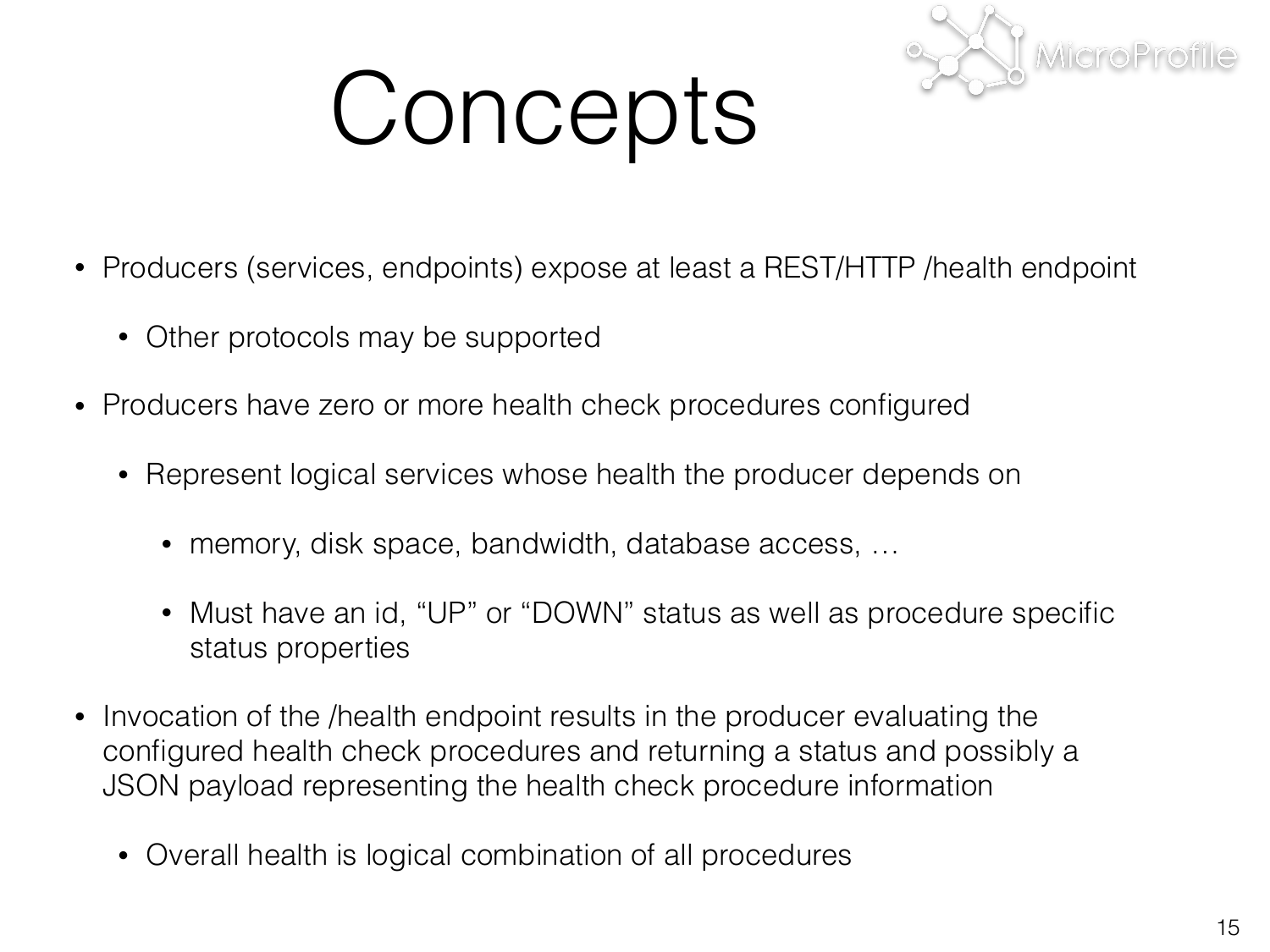# Request Outcomes

| <b>Request</b> | <b>HTTP</b><br><b>Status</b> | <b>JSON</b><br><b>Payload</b> | <b>State</b> | <b>Comment</b>                                                  |
|----------------|------------------------------|-------------------------------|--------------|-----------------------------------------------------------------|
| /health        | 200                          | Yes                           | <b>UP</b>    | Check with payload                                              |
| /health        | 204                          | <b>No</b>                     | <b>UP</b>    | <b>Check without</b><br>procedures installed                    |
| /health        | 503                          | Yes                           | Down         | <b>Check failed</b>                                             |
| /health        | 500                          | <b>No</b>                     | <b>No</b>    | <b>Request processing</b><br>failed (i.e. error in<br>procedure |

MicroPr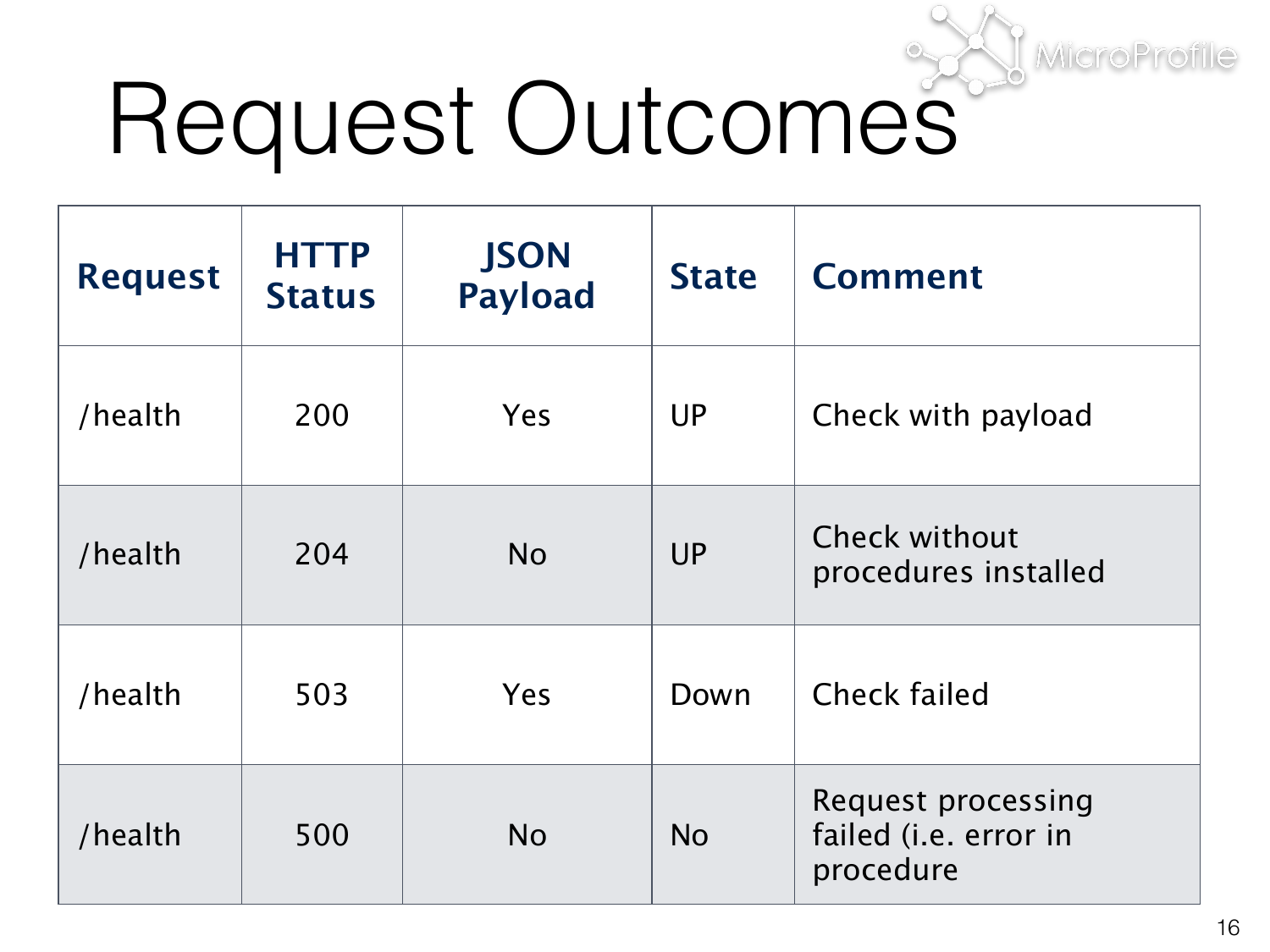## Request Examples

```
Status 200:
{ 
  "outcome": "UP", 
  "checks": [ 
    { "id": "myCheck", 
     "result": "UP", 
     "data": { 
      "key": "value", 
      "foo": "bar" 
 } 
    }, { "id": "memory", 
     "result": "UP", 
     "data": { 
       "available": 32768
       "free": 4096, 
       "units": "Mb" 
     } 
 }
\Box
```
}

```
Status 503:
{ 
  "outcome": "DOWN", 
  "checks": [ 
    { "id": "myCheck", 
     "result": "DOWN", 
     "data": { 
       "key": "value", 
       "foo": "bar" 
 } 
    }, { "id": "memory", 
     "result": "UP", 
     "data": { 
       "available": 32768
       "free": 4096, 
       "units": "Mb" 
     } 
 }
```
 $\Box$ 

}

MicroProfi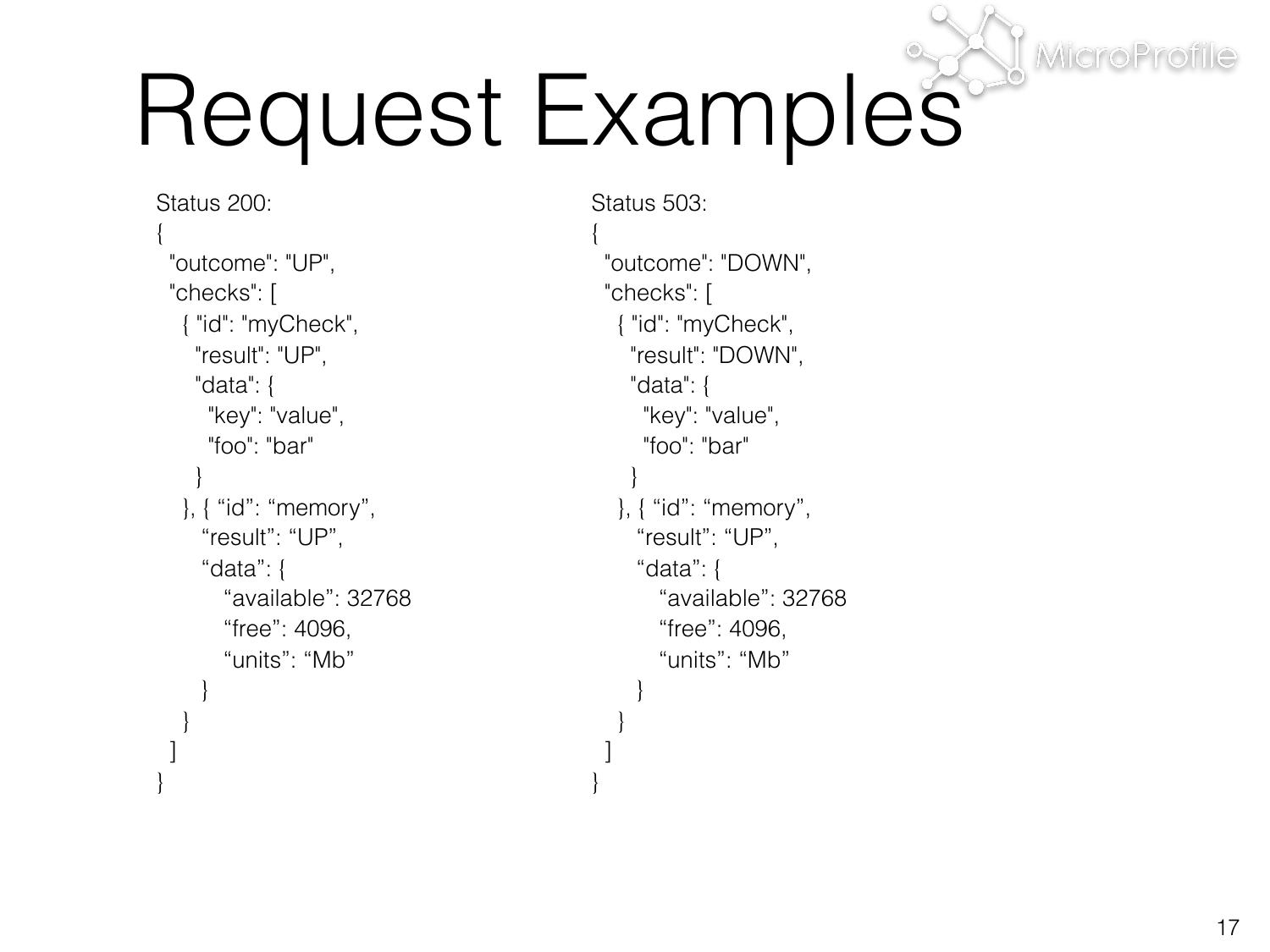## Possible JAX-RS

```
@Path("/app") 
public class HealthCheckResource {
```

```
 @GET 
 @Path("/diskspace") 
 @Health 
 public HealthStatus checkDiskspace() { 
    [...] 
 } 
 @GET 
 @Path("/something-else") 
 @Health 
 public HealthStatus checkSomethingElse() { 
    [...]
```
}

}

MicroPro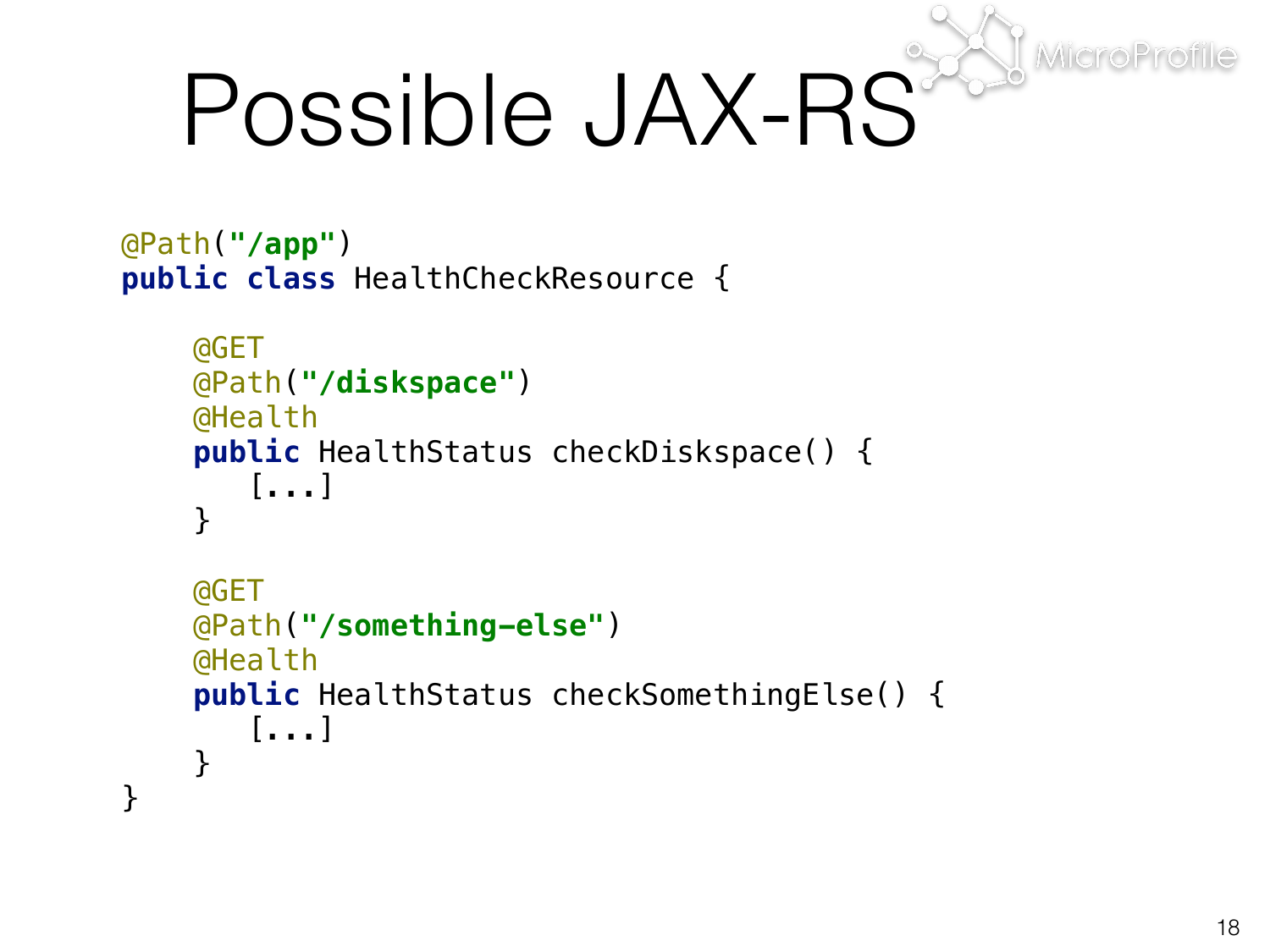

### Possible CDI

```
@ApplicationScoped() 
public class HealthChecks { 
     @Produces 
     @Health 
     public HealthStatus checkDiskspace() { 
         [...] 
      } 
     @Produces 
     @Health 
     public HealthStatus checkSomethingElse() { 
         [...] 
      } 
}
```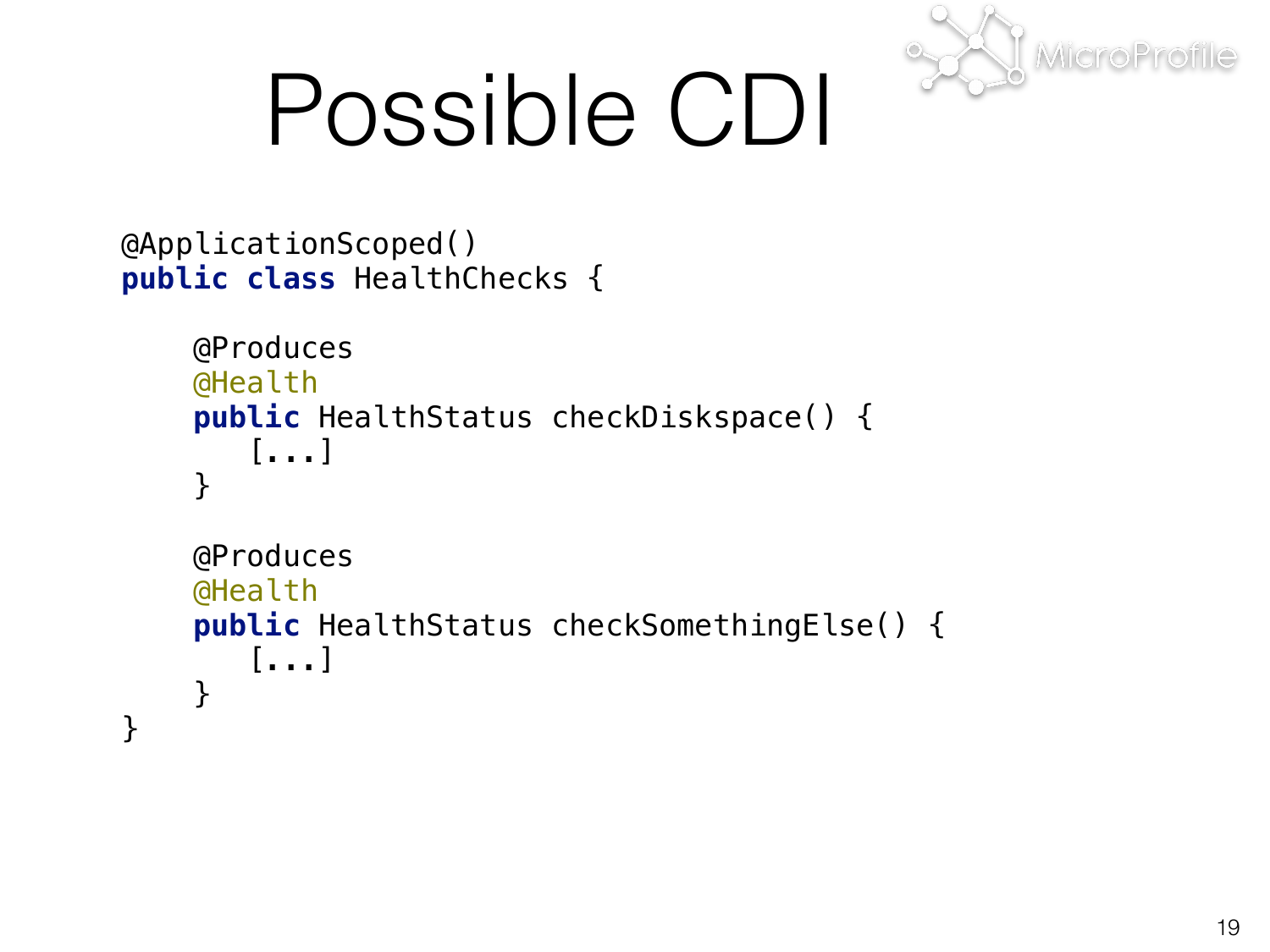

### MP JWT RBAC

- Effort to standardize identity and access grants in a JSON Web Token (JWT, RFC 7519).
- Builds on the JWT minimal set of claims to define claims for:
	- caller identity
	- caller roles
		- Independent of services
		- Specific to a service
- Requires use of JSON Web Signature (JWS, RFC 7515)
	- With header alg="RS256"; RSA public key signature with SHA-256 hash algorithm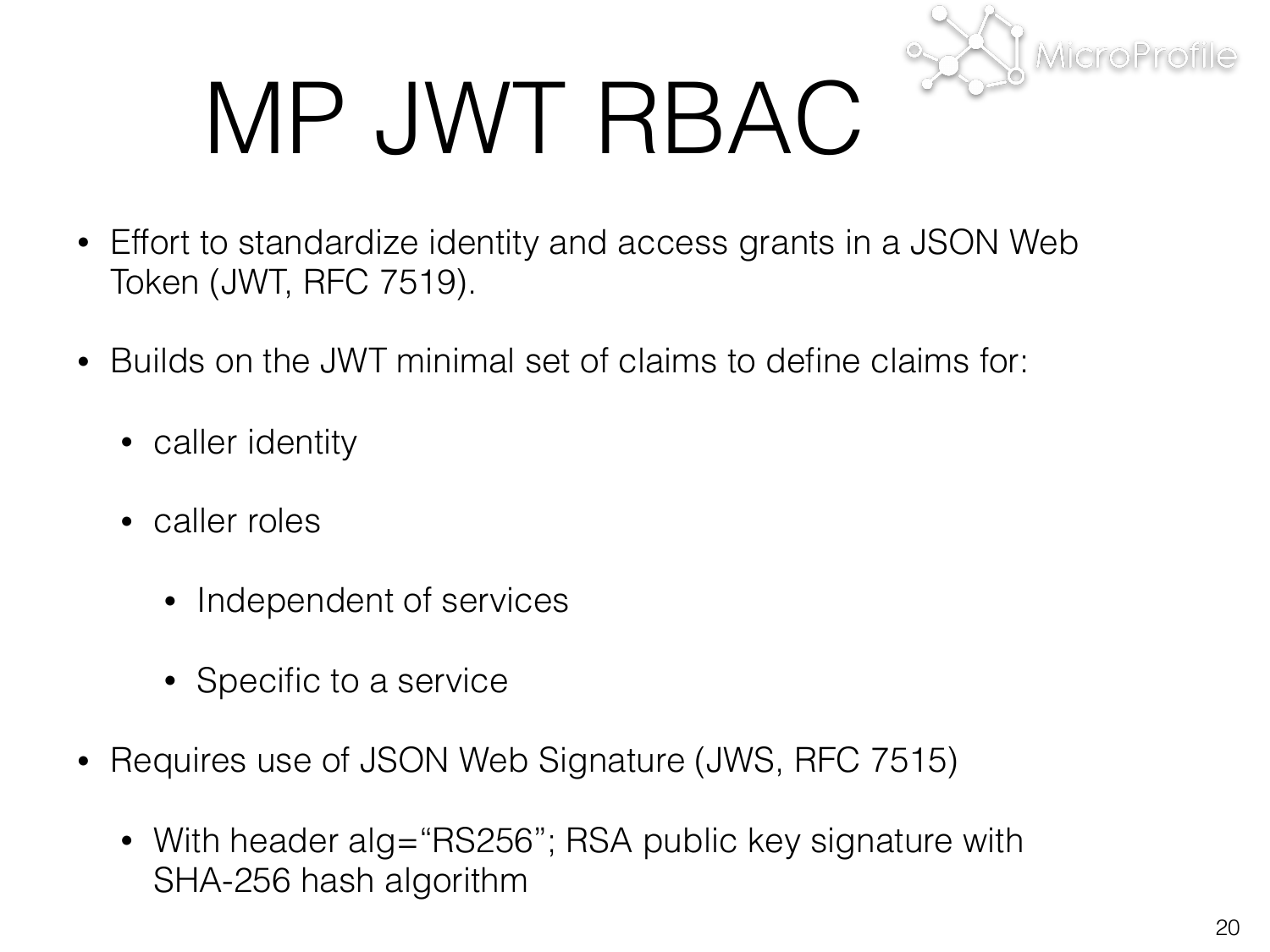

### Example Token

```
Header:
{
   "alg": "RS256"
   "typ": "JWT"
}
                   Payload:
                   {
                      "jti": "e64a4894-b181-4646-ab14-6d415a473749",
                       "iss": "https://server.example.com",
                       "sub": "24400320",
                       "aud": "s6BhdRkqt3",
                       "nonce": "n-0S6_WzA2Mj",
                       "exp": 1311281970,
                       "iat": 1311280970,
                       "auth_time": 1311280969,
                       "preferred_username": "alice",
                       "realm_access": {
                               "roles": ["role-in-realm", "user", "shared-service-role"]
                        },
                        "resource_access": {
                               "my-service": {
                                 "roles": ["role-in-my-service"]
                               },
                               "my-service2": {
                                 "roles": ["role-in-my-service2"]
                    }
                        },
                   }
                                                          1
                                          2
                                                3
```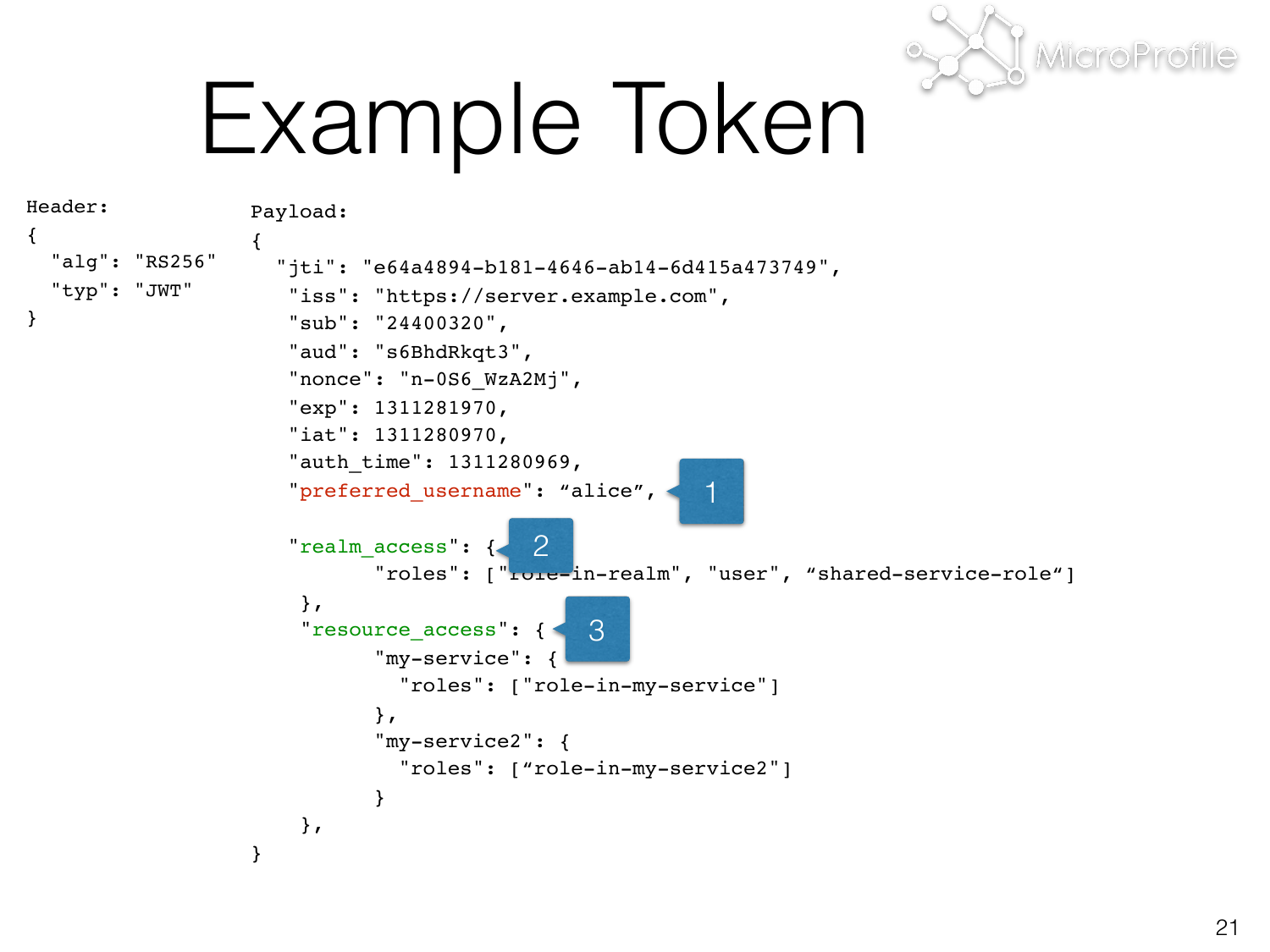### Proposed Principal

**package** org.eclipse.microprofile.jwt;

```
import java.security.Principal;
import java.util.Set;
```

```
public interface JWTPrincipal extends Principal { 
     // Various standard claim accessors... 
    String getIssuer();
     String getSubject(); 
     long getExpiration(); 
     long getIssuedAt(); 
     long getNotBefore(); 
     //... 
     // Extension claims 
    String getPrincipalName();
    Set<Principal> getRealmRoles();
    Set<String> getServiceNames();
    Set<Principal> getRolesForService(String serviceName);
}
```
MicroP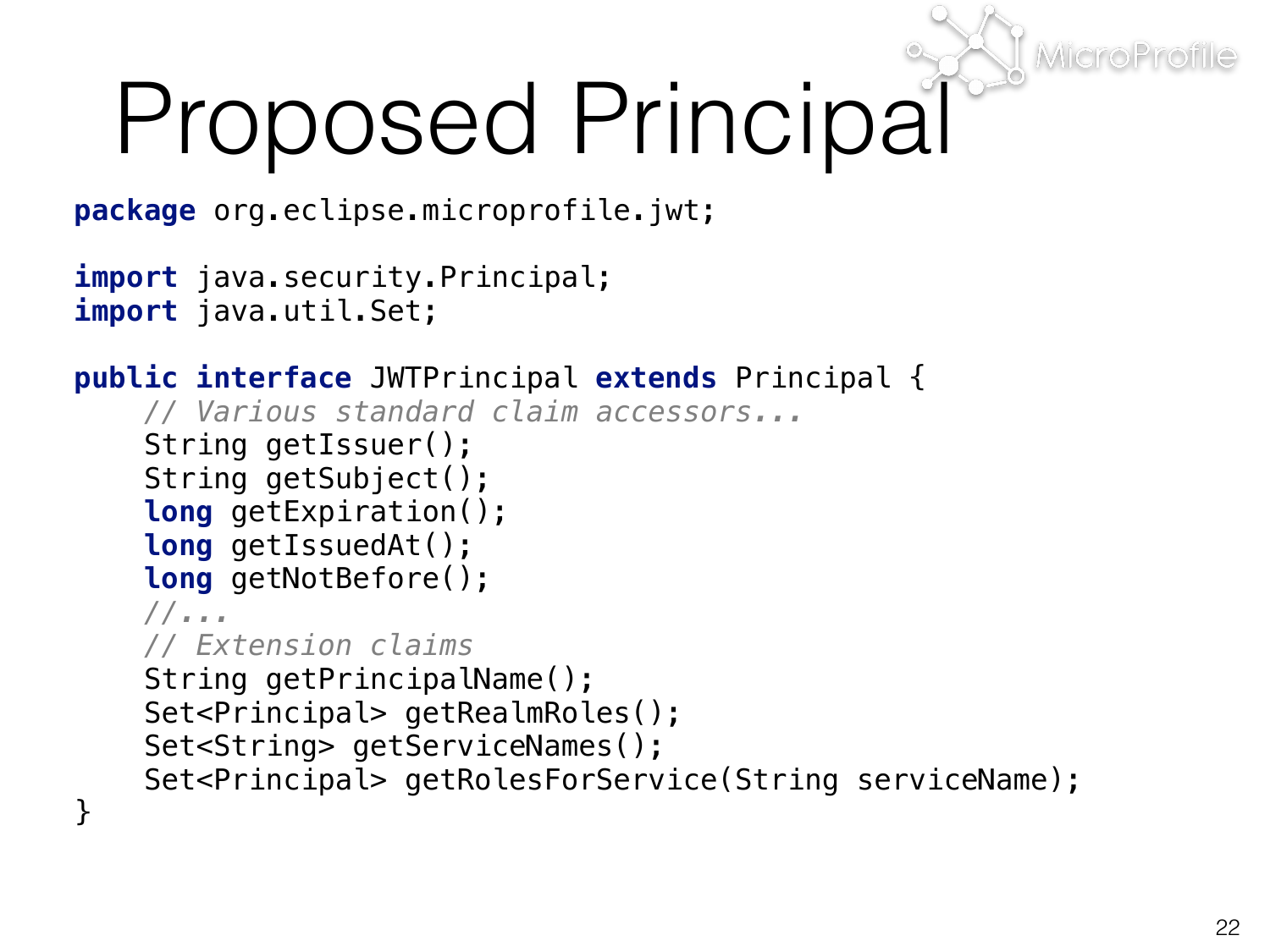

### JWTPrincipal

- Returned by various getCallerPrincipal, getUserPrincipal container and security context methods
- Available for injection